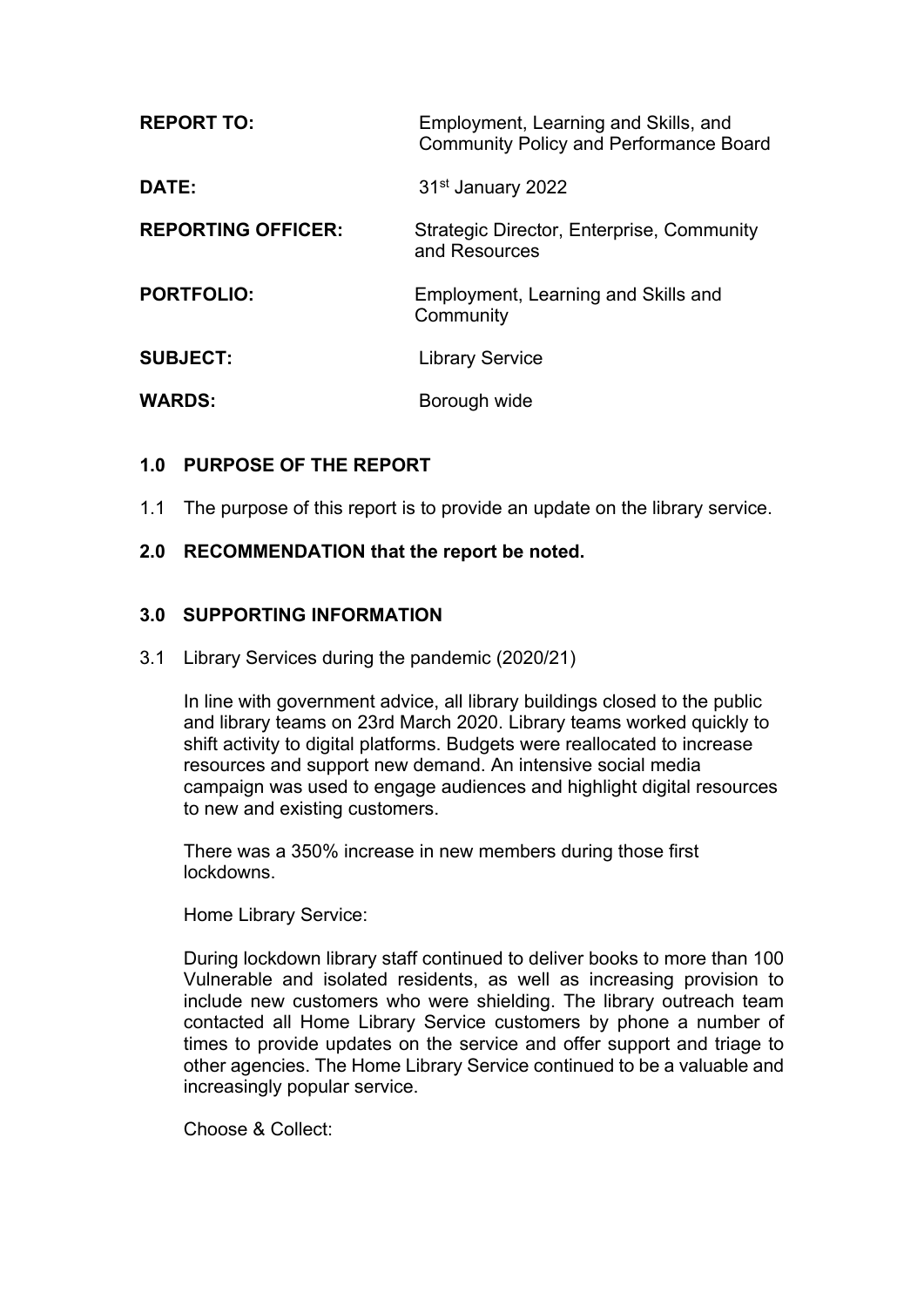In June 2020, a contactless collection service was introduced for customers. The majority of frontline library staff were now redeployed but a core team rolled out this new initiative to support the value of reading for mental health and wellbeing that has been heightened during this time. Customers could request books via telephone, email or social platforms, library staff choose an appropriate selection of titles, and these bundles were then collected from outside the buildings.

Since July 2020 Halton's library buildings have been open to the public with restrictions lessening and activities being added in line with government guidance.

3.2 Halton – November 2021

This is a snapshot review of Halton's library service in November 2021, using data from November 2019 as a comparison to benchmark against.

All library buildings are fully open to the public and, since May 2021, there has been a return to the delivery of an in-person events programme, with focus on the Borough of Culture festival programme.

Overall physical visits to library buildings continue to fluctuate and remain well below 2019 levels at approximately 20% percent, while physical book issues have recovered well and are at approximately 80% of what they were in 2019. This is in line with data collected nationally.

The issues of ebooks and eaudio titles have now levelled out at around double what they were in 2019. Not as high as they were earlier in 2021 but an increase in use that will continue to have a significant impact on stock budgets over the coming year.

There continue to be substantial increases in the use of the online newspapers and magazines platform, 200% vs 2019, and the online images library which has more than doubled site visits vs 2019.

There has also been an eager return by families and schools. The reintroduction of Rhymetimes, story sessions for 0-4 year olds, at all libraries has seen numbers return to what they were pre-pandemic. More than 600 school children took part in class visits to libraries in November 2021.

#### 3.3 Challenges and constraints.

At this time, it remains difficult to establish an understanding of recovery trends across the sector due to the inconsistency of delivering in a Covid society; evolving guidance and fluctuating pandemic cases continue to have an impact even since the data was produced for this report.